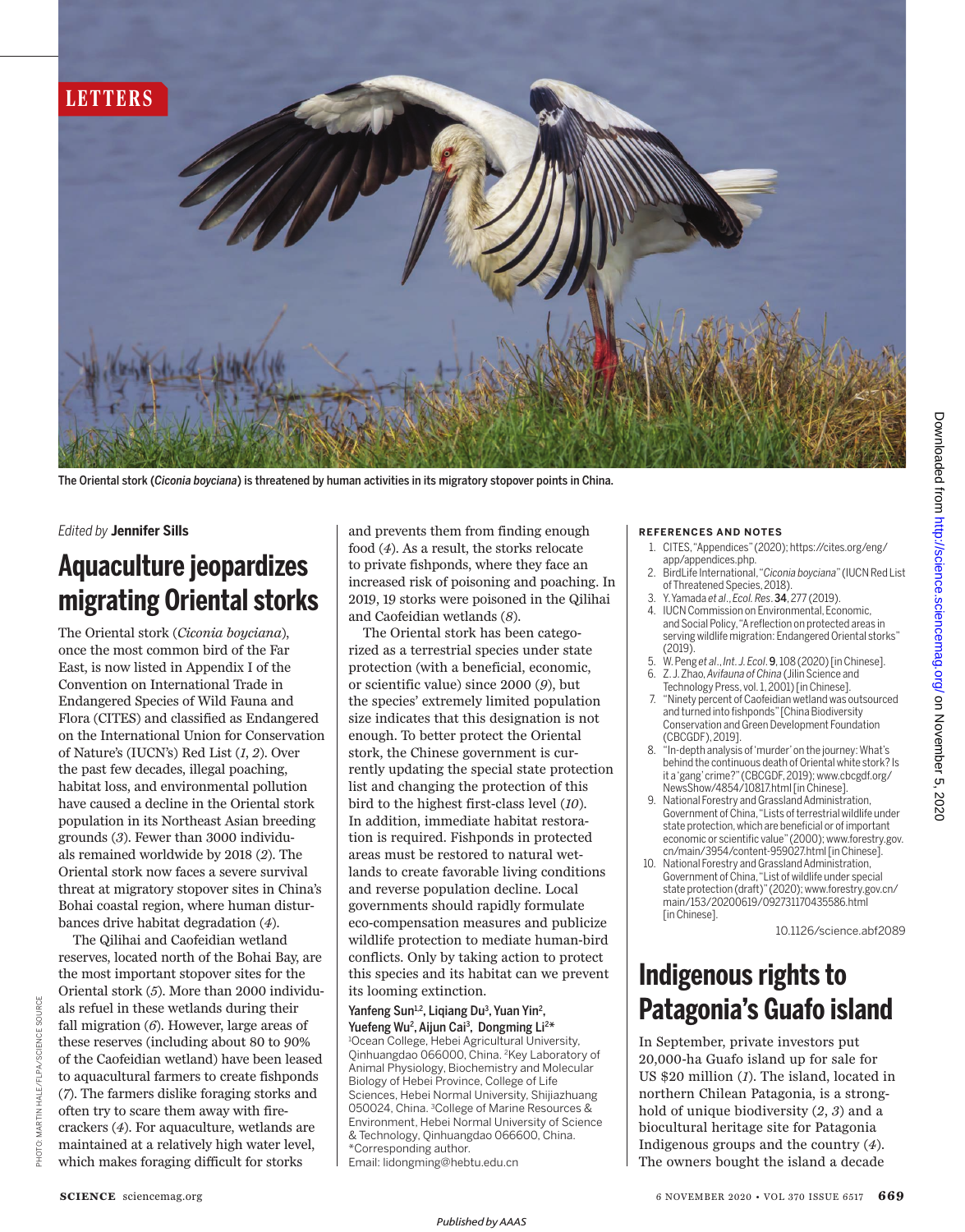ago with plans to conduct coal mining operations (*1*), but after Chile made a climate change commitment to become carbon neutral by 2050 (*5*), the difficulty obtaining mining permits made them rethink their investment. The Chilean government should protect these valuable ecosystems by deeding the island to the Indigenous people who claim it.

The challenges facing Guafo island are emblematic of environmental problems throughout Patagonia. A growing exotic salmon aquaculture industry has brought about environmental degradation (*6*). Climate change–induced drought has led to harmful algal blooms (*6*, *7*) that may have contributed to the stranding of hundreds of endangered Sei whales (*8*). Terrestrial ecosystems face increasing tensions from tourist developments, a growing human population, peat bog degradation, exotic species invasion, and climate change (*6*), which threatens glacial freshwater reserves (*9*) and increases the likelihood of fires (*6*).

Disrespecting Indigenous peoples' heritage in Patagonia threatens the region's biodiversity. Degrading the capacity of carbon sequestration in forest soils, peatbogs, and kelp forests (*6*) and disrupting the carbon sequestration processes fostered by large whales and other marine vertebrates (*10*) will initiate a perfect storm of increasing warming and ecosystem degradation with global consequences. It is incumbent upon the Chilean government to set an example for Patagonian policy by protecting Guafo island and its surrounding seascapes, requiring that the salmon industry withdraw operations from protected waters, and giving Indigenous people the rights to their ancestral lands. In 2008, Chile passed the Mapuche-Lafkenche Marine and Coastal Areas for Indigenous Peoples (MCAIP) law (*11*). The legislation enables the allocation and administration of coastal marine areas to Indigenous communities, who can ensure the sustainability and conservation of marine resources and ecosystems. There is already an MCAIP claim for Guafo island

by Indigenous communities from nearby Chiloé island (*12*), the "Wafo Wapi ancestral land for conservation." The Chilean government should support this claim.

#### Pablo A. Marquet<sup>1,2\*</sup>, Juan Carlos Castilla<sup>1</sup>, Aurora Gaxiola<sup>1,2</sup>, Rodrigo Hucke-Gaete<sup>3</sup>, Alfredo Pena-Vega 4

<sup>1</sup>Departamento de Ecología, Facultad de Ciencias Biológicas, Pontificia Universidad Católica de Chile, CP 8331150, Santiago, Chile. <sup>2</sup>Instituto de Ecología y Biodiversidad (IEB), Santiago, Chile. <sup>3</sup>Programa Austral Patagonia, Instituto de Ciencias Marinas y Limnológicas, Universidad Austral de Chile, Campus Isla Teja, Valdivia, Chile. <sup>4</sup>Ecole des Hautes Etudes en Sciences Sociales/ Centre National de la Recherche Scientifique Institut Interdisciplinaire d'Anthropologie du Contemporain, Paris, France.

\*Corresponding author. Email: pmarquet@bio.puc.cl

#### **REFERENCES AND NOTES**

- 1. D. Collyns,"Activists outraged that sacred Chilean island is listed for sale for \$20m,"*The Guardian* (2020).
- 2. R. Hucke-Gaete, L. P. Osman, C.A. Moreno, K. P. Findlay, D. K. Ljungblad,*Proc. R. Soc. London Ser. B*. 271, S170 (2004).
- 3. R. Reyes-Arriagada, P.Campos-Ellwanger, R. P. Schlatter, C. Baduini,*Biodivers Conserv*. 16, 913 (2007).
- 4. R.Álvarez, M. Navarro, in *Conservando el Mar de Chiloé, Palena, yGuaitecas*, R. Hucke-Gaete, P. Lo Moro,J. Ruiz, Eds. (Universidad Austral de Chile, 2010), pp. 65-123 [in Spanish].
- 5. Climate Action Tracker, Chile, Pledges and Targets (2020); https://climateactiontracker.org/countries/ chile/pledges-and-targets/.
- 6. P. A. Marquet *et al*., Eds.,"Biodiversidad y cambio climático en Chile: Evidencia científica para la toma de decisiones" (Comité Científico COP25; Ministerio de Ciencia,Tecnología, Conocimiento e Innovación, 2019) [in Spanish].
- 7. J. León-Muñoz, M.A. Urbina, R. Garreaud,J. L. Iriarte, *Sci. Rep.* 8, 1330 (2018).
- 8. V. Häussermann *et al*., *PeerJ*. 5, e3123 (2017).
- 9. M. Rodell *et al*., *Nature* 557, 651 (2018).
- 10. S. Lutz, R. Barnes, T. Kurvitis, "Fish carbon: Exploring marine vertebrate carbon services" (GRID-Arendal, Arendal, Norway, 2014), p. 36.
- 11. L. Hiriart-Bertrand,J. Silva, S. Gelcich,*Ocean Coast. Manag*. 193, 105233 (2020).
- 12. F. Araos *et al*., *Coast. Manag*. 48, 289 (2020).

10.1126/science.abf1962

## **Fisheries rely on threatened salt marshes**

Salt marsh ecosystems and the seascapes in which they are embedded serve as critical habitats for species harvested by fisheries (*1*), which provide food and

## **NEXTGEN VOICES: SUBMIT NOW Defining events of 2020**

#### Add your voice to *Science*! Our new NextGen Voices survey is now open: What new word or phrase would you add to the dictionary to help scientists explain the events of 2020 to future generations?

#### To submit, go to www.sciencemag.org/nextgen-voices

Deadline for submissions is 20 November. A selection of the best responses will be published in the 1 January 2021 issue of *Science*.Anonymous submissions will not be considered.

economic security for hundreds of millions of people (*2*). Historical marsh losses coupled with increasing pressures from coastal development and climate change place these intertidal ecosystems and surrounding uplands under growing threat (*3*). Preventing further losses of salt marshes and associated fisheries production will require greater public awareness and difficult choices in coastal policy and management, underpinned by greater understanding of marsh function.

Quantifying the value of salt marsh habitat to fisheries production is challenging. Many fisheries species feed and shelter in the salt marsh only as juveniles, and it is difficult to assess the marsh's effect once they have moved to a new location (*1*). It is also unclear how marsh landscape fragmentation under sea level rise will affect fisheries; it may boost fishery production, at least temporarily (*4*), but it could also disrupt food web processes that support fisheries (*5*).

Projections of marsh expansion offer hope (*6*) but are largely dependent on changes in coastal watershed management. For instance, human development may prevent marshes from migrating upland with sea level rise and thus lead to marsh drowning (*7*). Adequate sediment supply is also essential for marsh resilience, but many coastal areas in the world are sediment-starved (*8*). Much effort has been made to restore natural riverine flow and other sources of sediment delivery into marshes, although such efforts may have negative impacts on the very fisheries these marshes support (*9*).

To design effective policies for salt marsh restoration and conservation that protect fisheries production, we need to better understand the role of salt marshes. Researchers should continue to explore the fundamental linkages between salt marshes and fisheries (*10*), the marsh habitat value within the context of the interconnected and increasingly urbanized mosaic of coastal ecosystems, and the value of salt marshes created by upland transgression and active engineering. Restoration and conservation planning must take a longterm view that specifically recognizes sea level rise and its interaction with other anthropogenic stressors.

Ronald Baker<sup>1\*</sup>, Matthew D. Taylor<sup>2</sup>, Kenneth W. Able<sup>3</sup> , Michael W. Beck 4 , Just Cebrian 5 , Denise D. Colombano<sup>6</sup>, Rod M. Connolly<sup>7</sup>, Carolyn Currin<sup>8</sup>, Linda A. Deegan<sup>9</sup>, Ilka C. Feller<sup>10</sup>, Ben L. Gilby<sup>11</sup>, Matthew E. Kimball<sup>12</sup>, Thomas J. Minello<sup>13</sup>, Lawrence P. Rozas<sup>14</sup>, Charles Simenstad<sup>15</sup>, R. Eugene Turner<sup>16</sup>, Nathan J. Waltham<sup>17</sup>, Michael P. Weinstein<sup>18</sup>, Shelby L. Ziegler<sup>19</sup>, Philine S.E. zu Ermgassen<sup>20</sup>, Caitlin Alcott<sup>21</sup>, Scott B. Alford<sup>22</sup>, Myriam A. Barbeau<sup>23</sup>, Sarah C. Crosby<sup>24</sup>, Kate Dodds<sup>25</sup>, Alyssa Frank<sup>1</sup>, Janelle Goeke<sup>26</sup>, Lucy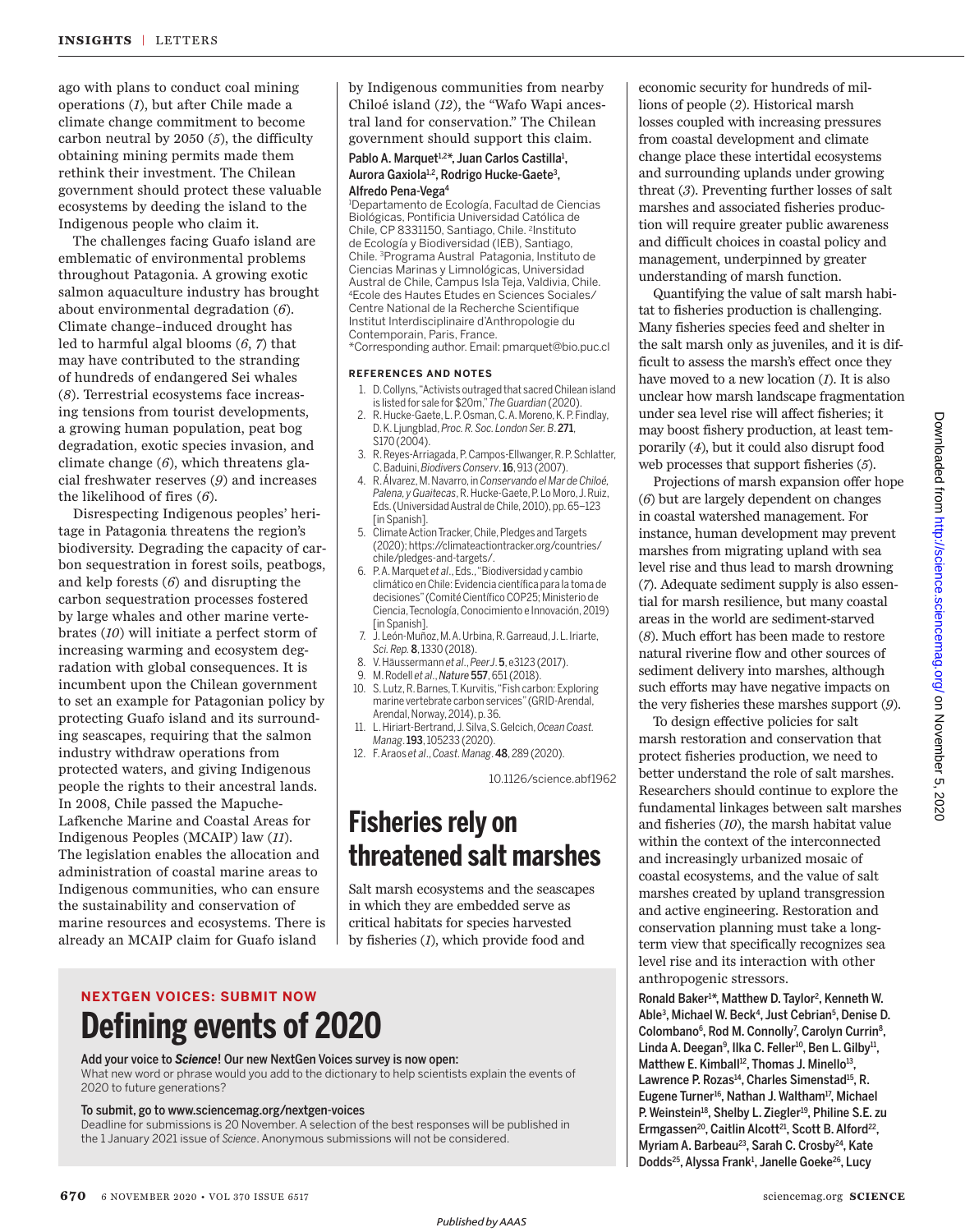A. Goodridge Gaines<sup>11</sup>, Felicity E. Hardcastle<sup>11</sup>, Christopher J. Henderson<sup>11</sup>, W. Ryan James<sup>27</sup>, Matthew D. Kenworthy 28 , Justin Lesser 27 , Debbrota Mallick<sup>1</sup>, Charles W. Martin<sup>22</sup>, Ashley E. McDonald<sup>26</sup>, Catherine McLuckie<sup>29</sup>, Blair H. Morrison<sup>1</sup>, James A. Nelson<sup>27</sup>, Gregory S. Norris<sup>23</sup>, Jeff Ollerhead<sup>30</sup>, James W. Pahl 31 , Sarah Ramsden 1 , Jennifer S. Rehage<sup>32</sup>, James F. Reinhardt<sup>33</sup>, Ryan J. Rezek<sup>34</sup>,

L. Mark Risse 35 , Joseph A.M. Smith <sup>36</sup>, Eric L. Sparks<sup>37,38</sup>, Lorie W. Staver<sup>39</sup>

<sup>1</sup>Department of Marine Sciences, University of South Alabama, Dauphin Island Sea Lab, Dauphin Island, AL 36528 USA. <sup>2</sup>Port Stephens Fisheries Institute, New South Wales Department of Primary Industries, Nelson Bay, NSW 2315, Australia. <sup>3</sup>Department of Marine and Coastal Sciences, Rutgers, State University of New Jersey, New Brunswick, NJ 08901, USA. <sup>4</sup> Institute of Marine Sciences, University of California, Santa Cruz, CA 95062, USA. <sup>5</sup>Northern Gulf Institute, Mississippi State University, Stennis Space Center, MS 39529, USA. <sup>6</sup>Department of Environmental Science, Policy, and Management, University of California, Berkeley, Berkeley, CA 94720, USA. <sup>7</sup>Australian Rivers Institute–Coast & Estuaries, School of Environment and Science, Griffith University, Gold Coast, QLD 4222, Australia. <sup>8</sup>National Oceanic and Atmospheric Administration (NOAA) National Centers for Coastal Ocean Science, Beaufort, NC 28516, USA. <sup>9</sup>Woodwell Climate Research Center, Falmouth, MA 02540, USA. <sup>10</sup>Smithsonian Environmental Research Center, Edgewater, MD 21037, USA. <sup>11</sup>School of Science and Engineering, University of the Sunshine Coast, Maroochydore, QLD 4558, Australia. <sup>12</sup>Baruch

Marine Field Laboratory, University of South Carolina, Georgetown, SC 29442, USA. <sup>13</sup>NOAA Fisheries, Southeast Fisheries Science Center, Galveston, TX 77551, USA. <sup>14</sup>NOAA Fisheries, Estuarine Habitats and Coastal Fisheries Center, Lafayette, LA 70506, USA. <sup>15</sup>School of Aquatic and Fishery Sciences, University of Washington, Seattle, WA 98195–5020, USA. <sup>16</sup>Department of Oceanography and Coastal Sciences, Louisiana State University, Baton Rouge, LA 70803, USA. <sup>17</sup>Centre for Tropical Water and Aquatic Ecosystem Research, and Marine Data Technologies Hub, College of Science and Engineering, James Cook University, Townsville, QLD, 4811, Australia. <sup>18</sup>New Jersey Marine Sciences Consortium, Fort Hancock, Sandy Hook, NJ 07043, USA. <sup>19</sup>Moss Landing Marine Laboratories, Moss Landing, CA 95039, USA. <sup>20</sup>Changing Oceans Group, School of Geosciences, Grant Institute,<br>University of Edinburgh, EH9 3FE, UK. <sup>21</sup>Interfluve, Hood River, OR 97031 USA. <sup>22</sup>University of Florida, Institute of Food and Agricultural Sciences, Nature Coast Biological Station, University of Florida, Cedar Key, FL 32625 USA. <sup>23</sup>Department of Biology, University of New Brunswick, Fredericton, NB E3B 5A3, Canada. <sup>24</sup>Harbor Watch, Earthplace, Inc., Westport, CT 06880, USA. <sup>25</sup>Department of Biological Sciences, Macquarie University, Sydney, NSW<br>2109, Australia. <sup>26</sup>Department of Marine Biology, Texas A&M University at Galveston, Galveston, TX 77554, USA. <sup>27</sup>Department of Biology, University of Louisiana at Lafayette, Lafayette, LA 70504, USA. <sup>28</sup>Department of Marine and Environmental Sciences, Savannah State University, Savannah, GA 31404, USA. <sup>29</sup>Department of Environmental Science and Management, University of Newcastle, Ourimbah, NSW 2258, Australia. 30Geography and Environment Department, Mount Allison University, Sackville, NB E4L 1E4, Canada. <sup>31</sup>Louisiana Coastal Protection and Restoration Authority, Baton Rouge, LA 70802, USA. <sup>32</sup>Institute of Environment, Florida International University, Miami, FL 33199, USA. <sup>33</sup>NOAA Fisheries, Restoration Center, Silver Spring, MD 20910, USA. <sup>34</sup>Department of Earth and Environment, Institute of Environment, Florida International University, Miami, FL 33199, USA. <sup>35</sup>University of Georgia Marine Extension and Georgia Sea Grant,<br>Athens, GA 30602, USA. <sup>36</sup>U.S. Fish and Wildlife Service, Galloway, NJ, 08205, USA. <sup>37</sup>Coastal Research and Extension Center, Mississippi State University, Biloxi, MS 39532, USA. <sup>38</sup>Mississippi Alabama Sea Grant Consortium, Ocean Springs, MS 39564, USA. <sup>39</sup>University of Maryland Center for Environmental Science, Horn Point Laboratory, Cambridge, MD 21617, USA.

\*Corresponding author. Email: rbaker@disl.org

#### **REFERENCES AND NOTES**

- 1. M. W. Beck *et al*., *Bioscience* 51,633 (2001).
- 2. J. C. Rice, S. M. Garcia, *ICESJ. Mar. Sci*. 68, 1343 (2011). 3. K. B. Gedan, B. R. Silliman, M. D. Bertness,*Annu. Rev.*
- *Mar. Sci*. 1, 117 (2009).
- 4. E. J. Chesney, D. M. Baltz, R. G. Thomas,*Ecol. Appl*. 10, 350 (2000).
- 5. G. A.Hyndes *et al*., *Biol. Rev*. 89, 232 (2014).
- 6. M. Schuerch *et al*., *Nature* 561, 231 (2018).
- 7. J. Fitzsimons, M.W. Beck, L. Hale, K. Leo,C.Gillies,*Ocean*
- *Coast. Manag.*175, 180 (2019). 8. M. L. Kirwan *et al*., *Geophys.Res. Lett*. 37,L23401 (2010).
- 
- 9. T. J. Mozdzer, E. B.Watson, W. H. Orem,C.Swarzenski,R. E. Turner, *Sci. Tot.Environ*. 743, 140420 (2020).
- 10. J. S. Lefcheck *et al*., *Conserv. Lett*. 12,e12645,(2019).

10.1126/science.abe9332

#### **ScienceSignaling.org**

# **PUT YOUR RESEARCH OUT IN FRONT**

Submit your research: **cts.ScienceMag.org**

### **Science Signaling NAAAS**

Twitter: @SciSignal

Facebook: @ScienceSignaling